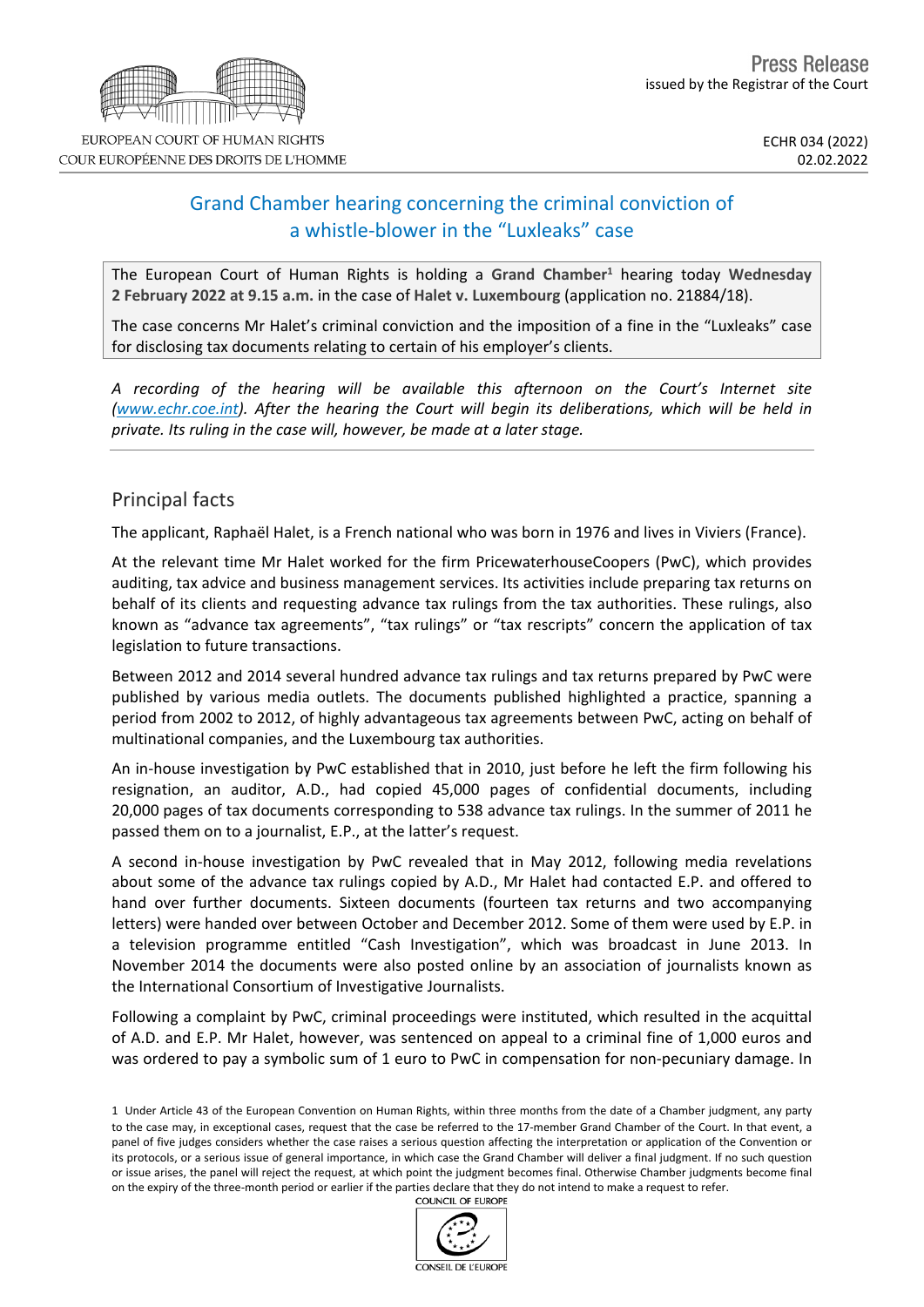its judgment the Court of Appeal found, in particular, that the disclosure of documents subject to professional secrecy had caused the applicant's employer harm that outweighed the general interest. Mr Halet lodged an appeal on points of law, which was dismissed in January 2018.

### Complaints

Relying on Article 10 (freedom of expression) of the European Court of Human Rights, Mr Halet alleged that his conviction following the disclosure to a journalist of 16 documents emanating from his employer, PwC, amounted to a disproportionate interference with his right to freedom of expression. Having been sentenced on appeal to pay a criminal fine of 1,000 euros and ordered to pay a symbolic sum of 1 euro to PwC in compensation for non-pecuniary damage, Mr Halet considered that there had been a disproportionate interference with his right to freedom of expression.

### Procedure

The application was lodged with the European Court of Human Rights on 7 May 2018.

In its [judgment](https://hudoc.echr.coe.int/fre-press?i=003-7018360-9466824) of 11 May 2021, the Court held by a majority (five votes to two) that there had been no violation of Article 10 (freedom of expression) of the European Convention on Human Rights.

On 18 June 2021 the applicant requested that the case be referred to the Grand Chamber. On 6 September 2021 a Grand Chamber panel of five judges decided to refer the case to the Grand Chamber.

The following non-governmental organisations were granted leave to intervene in the written proceedings as third parties: Maison des lanceurs d'alerte, Whistleblower Netzwerk E.V., Media Defence, Article 19 and Whistleblowing International Network (acting also on behalf of Transparency International, the European Federation of Journalists, the Tax Justice Network and Blueprint for Free Speech).

## Composition of the Court

The case will be heard by a Grand Chamber, composed as follows:

Robert **Spano** (Iceland), *President*, Jon Fridrik **Kjølbro** (Denmark), Síofra **O'Leary** (Ireland), Yonko **Grozev** (Bulgaria), Georges **Ravarani** (Luxembourg), Faris **Vehabović** (Bosnia and Herzegovina), Mārtiņš **Mits** (Latvia), Pauliine **Koskelo** (Finland), Tim **Eicke** (the United Kingdom), Péter **Paczolay** (Hungary), Lado **Chanturia** (Georgia), Ivana **Jelić** (Montenegro), Arnfinn **Bårdsen** (Norway), Raffaele **Sabato** (Italy), Mattias **Guyomar** (France), Ioannis **Ktistakis** (Greece), Andreas **Zünd** (Switzerland)*, judges*, Stéphanie **Mourou-Vikström** (Monaco), Jolien **Schukking** (the Netherlands), *substitute judges*,